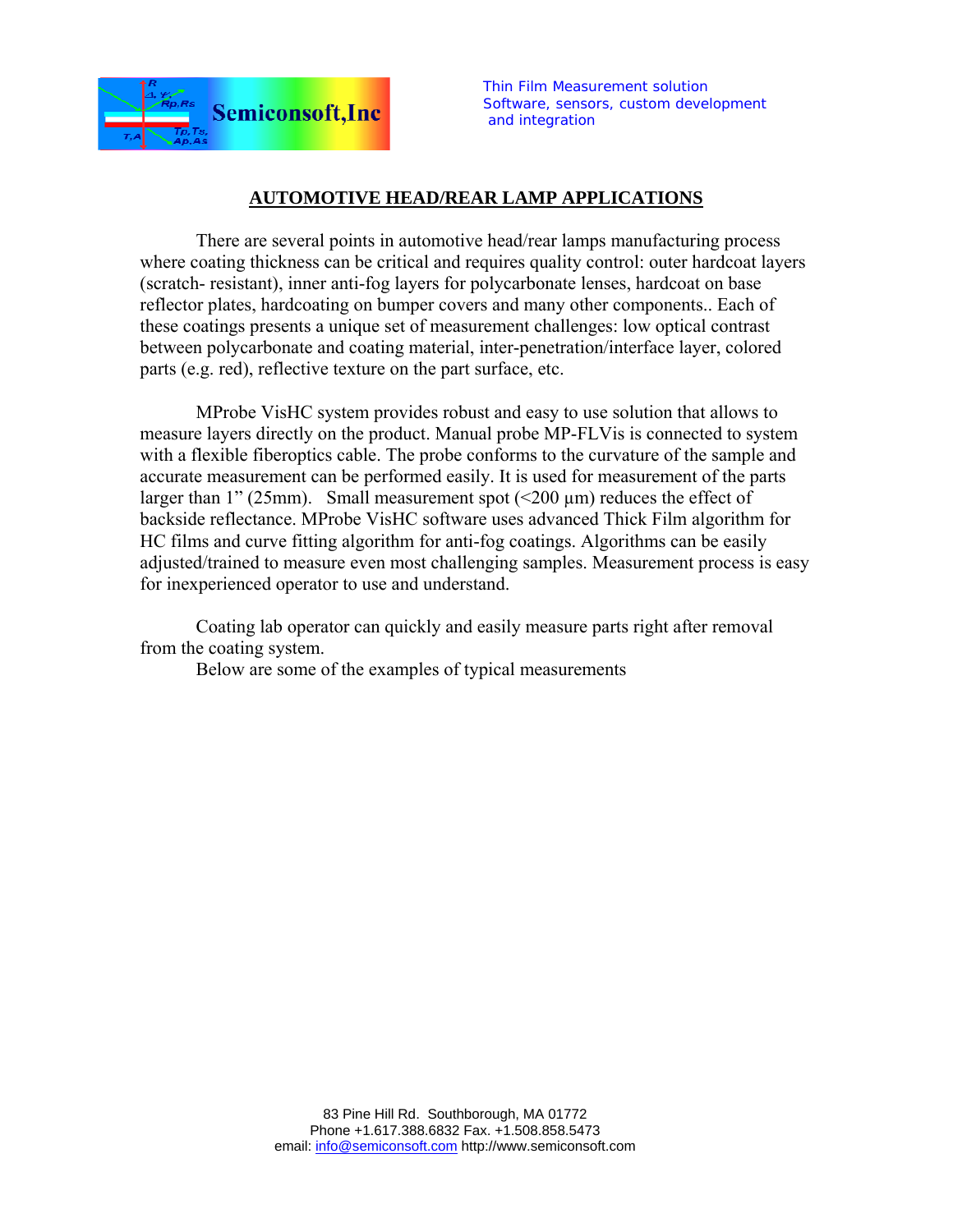# **I Hardcoating: Bumpers cover coating measurement**



Fig. 1a Bumper cover: Measured raw reflectance spectrum



 Fig. 1b Bumper cover: Measurement results. Botyh porimer and hardcoat layer thicknesses are determined

> 83 Pine Hill Rd. Southborough, MA 01772 Phone +1.617.388.6832 Fax. +1.508.858.5473 email: info@semiconsoft.com http://www.semiconsoft.com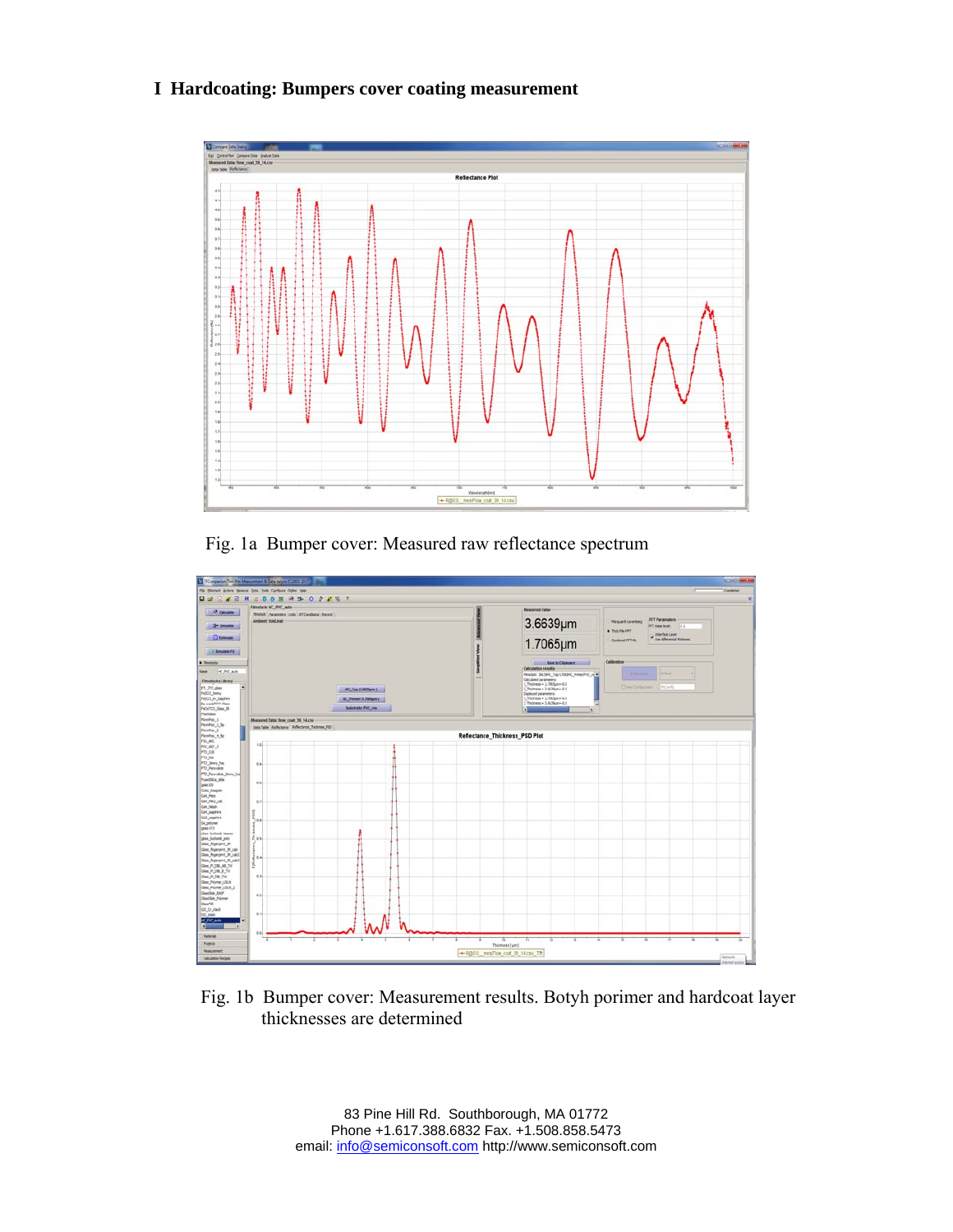## **II. Hardcoating: Headlights covers**



**Fig. 2a** Clear headlight with hardcoat: raw reflectance spectra measurement.



**Fig. 2b** Results of the measurement of clear headlight with hardcoat. Hardcoat thickness- 9.86 μm; primer thickness - 1.06 μm (First peak corresponds to hardcoat layer; second peak corresponds to the total thickness hardcoat+primer)

> 83 Pine Hill Rd. Southborough, MA 01772 Phone +1.617.388.6832 Fax. +1.508.858.5473 email: info@semiconsoft.com http://www.semiconsoft.com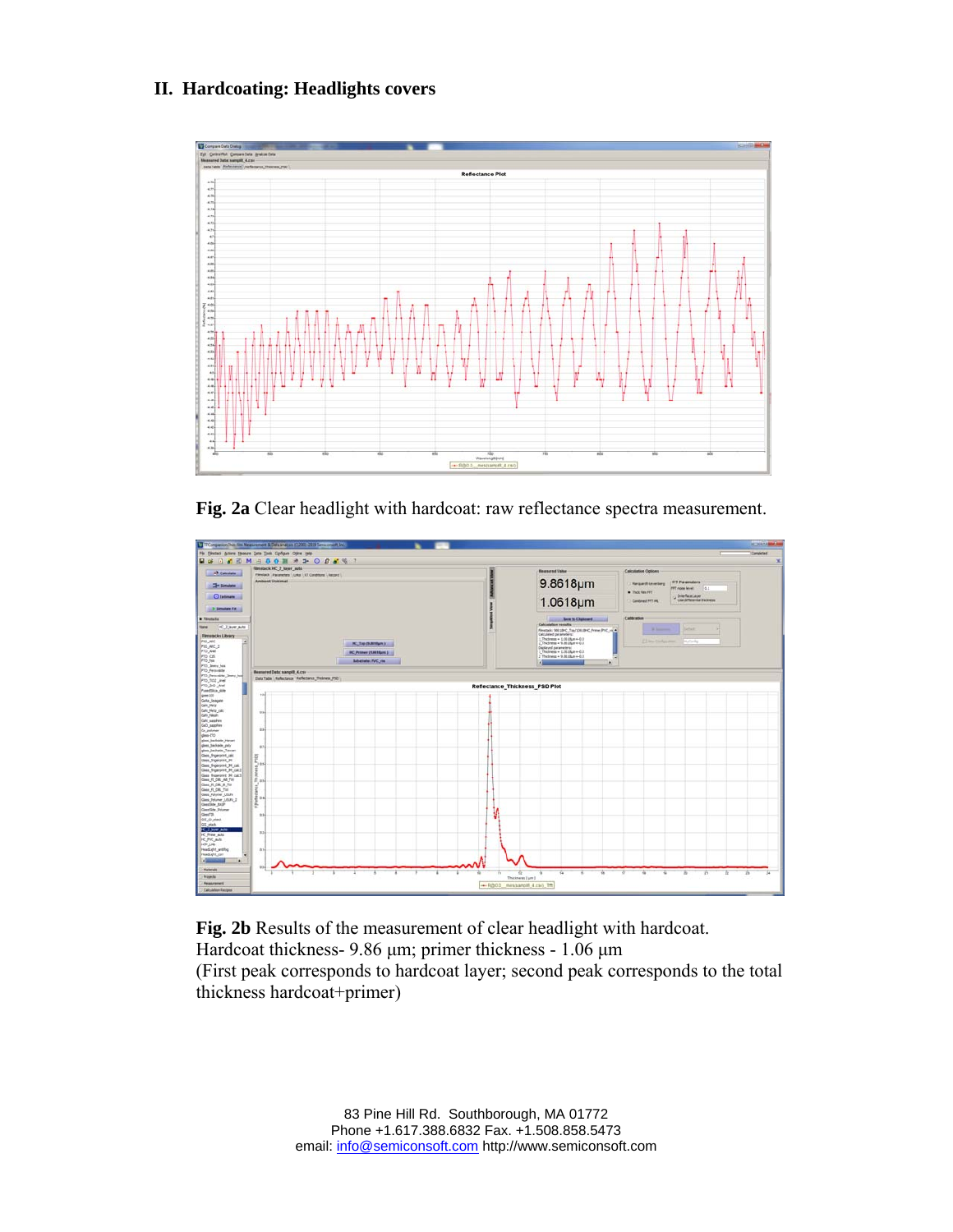### **III. Hardcoating: Taillight (red) covers**



**Fig. 3a** Taillight with hardcoat (on textured surface): Reflectance spectra measurement.



**Fig. 3b** Results of the measurement of the red headlight with hardcoat. The hardcoat thickness - 8.7 μm, primer thickness - 1.4 μm

> 83 Pine Hill Rd. Southborough, MA 01772 Phone +1.617.388.6832 Fax. +1.508.858.5473 email: info@semiconsoft.com http://www.semiconsoft.com